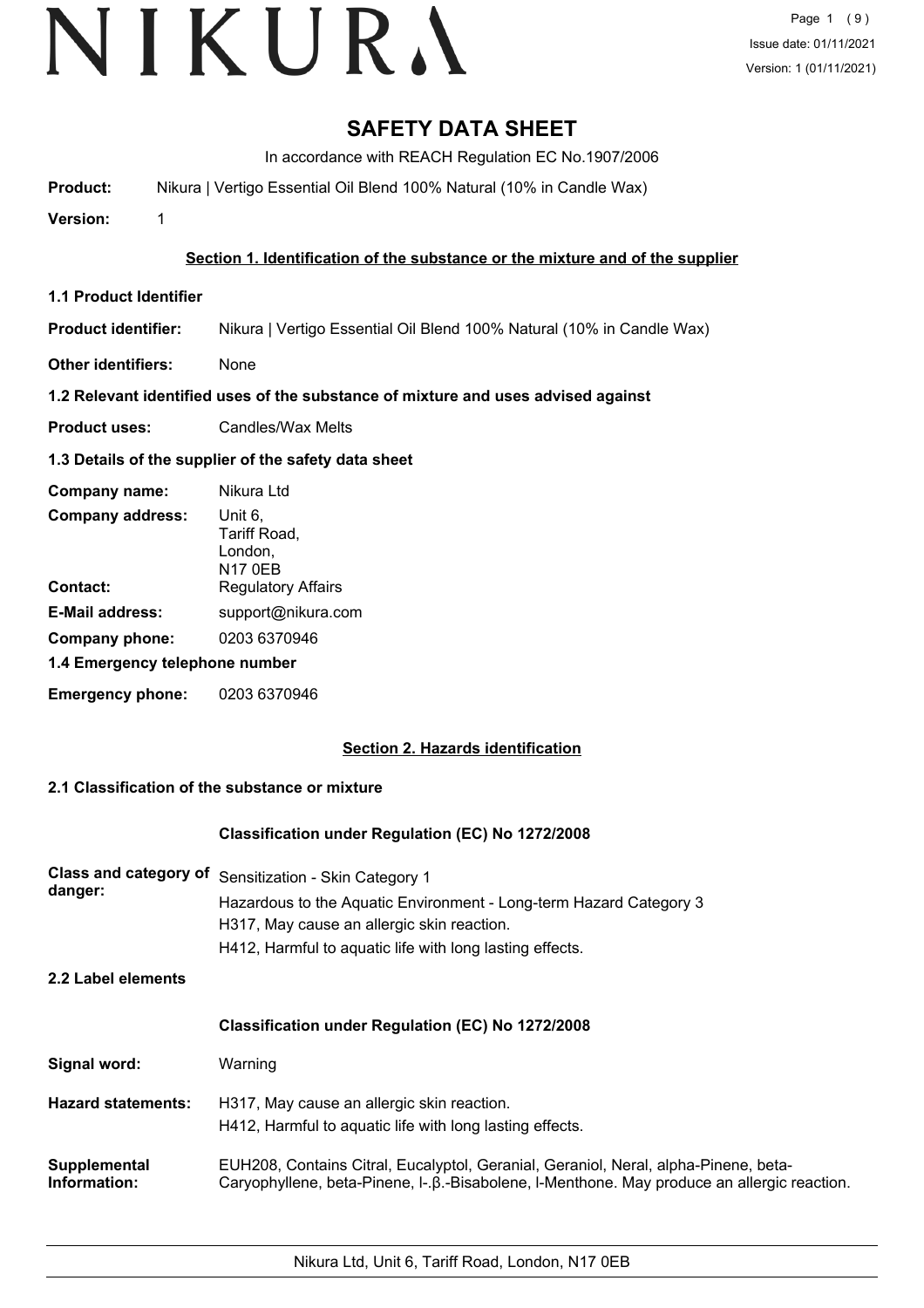# **SAFETY DATA SHEET**

In accordance with REACH Regulation EC No.1907/2006

**Product:** Nikura | Vertigo Essential Oil Blend 100% Natural (10% in Candle Wax)

P261, Avoid breathing vapour or dust.

### **Version:** 1

#### **Precautionary statements:**

P272, Contaminated work clothing should not be allowed out of the workplace. P273, Avoid release to the environment. P280, Wear protective gloves/eye protection/face protection. P302/352, IF ON SKIN: Wash with plenty of soap and water. P333/313, If skin irritation or rash occurs: Get medical advice/attention. P363, Wash contaminated clothing before reuse.

P501, Dispose of contents/container to approved disposal site, in accordance with local regulations.



### **2.3 Other hazards**

**Other hazards:** None

**Section 3. Composition / information on ingredients**

### **3.2 Mixtures**

### **Contains:**

| <b>Name</b>        | <b>CAS</b> | EC        | <b>REACH Registration</b><br>No. | $\%$     | <b>Classification for</b><br>(CLP) 1272/2008                                                                                            |
|--------------------|------------|-----------|----------------------------------|----------|-----------------------------------------------------------------------------------------------------------------------------------------|
| Id-Limonene        | 5989-27-5  | 227-813-5 |                                  | 1.67%    | Flam. Lig. 3-Skin Irrit.<br>2-Skin Sens. 1B-Asp.<br>Tox 1-Aquatic Acute 1-<br>Aquatic Chronic 3:<br>H226-H304-H315-<br>H317-H400-H412,- |
| ILinalool          | 78-70-6    | 201-134-4 |                                  | 1.46%    | Skin Irrit. 2-Eye Irrit. 2-<br>Skin Sens. 1B:H315-<br>H317-H319.-                                                                       |
| lGeranial          | 141-27-5   | 205-476-5 |                                  | $0.59\%$ | Skin Irrit. 2-Eye Irrit. 2-<br>Skin Sens. 1B;H315-<br>H317-H319.-                                                                       |
| <b>Neral</b>       | 106-26-3   | 203-379-2 |                                  | 0.44%    | Skin Irrit. 2-Eye Irrit. 2-<br>Skin Sens. 1B;H315-<br>H317-H319,-                                                                       |
| beta-Caryophyllene | 87-44-5    | 201-746-1 |                                  | 0.36%    | Skin Sens. 1B-Asp.<br>Tox 1-Aquatic Chronic<br>4;H304-H317-H413,-                                                                       |
| ICitral            | 5392-40-5  | 226-394-6 |                                  | 0.33%    | Skin Irrit. 2-Eye Irrit. 2-<br>Skin Sens. 1; H315-<br>H317-H319,-                                                                       |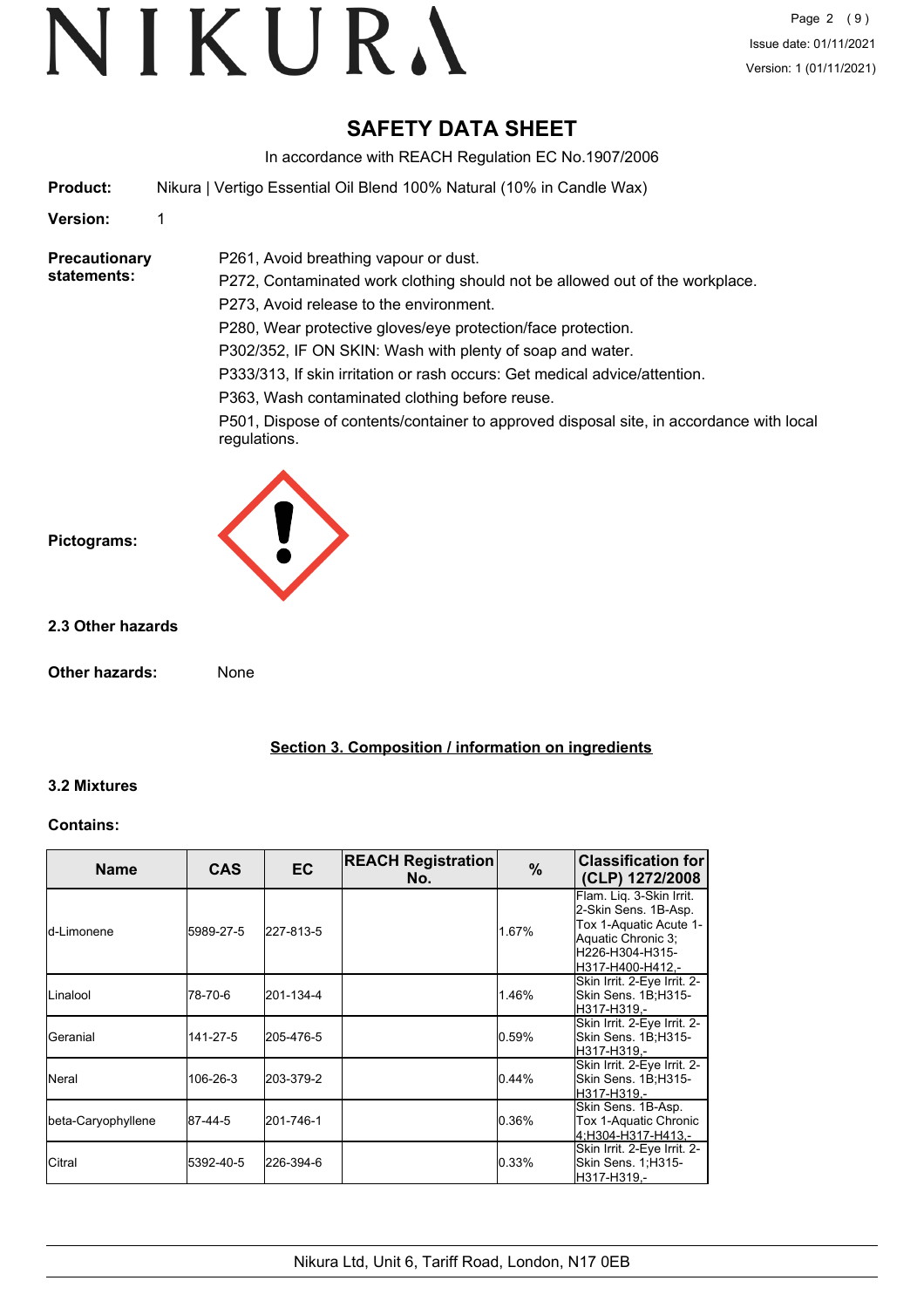# **SAFETY DATA SHEET**

In accordance with REACH Regulation EC No.1907/2006

**Product:** Nikura | Vertigo Essential Oil Blend 100% Natural (10% in Candle Wax)

#### **Version:** 1

| ll-Menthone          | 14073-97-3 | 237-926-1 | 0.32% | Acute Tox. 4-Skin Irrit.<br>2-Skin Sens, 1B-<br>Aquatic Chronic 3:<br>H302-H315-H317-<br>H412.-                                                          |
|----------------------|------------|-----------|-------|----------------------------------------------------------------------------------------------------------------------------------------------------------|
| Geraniol             | 106-24-1   | 203-377-1 | 0.31% | Skin Irrit. 2-Eye Dam.<br>1-Skin Sens. 1; H315-<br>H317-H318.-                                                                                           |
| <b>I</b> beta-Pinene | 127-91-3   | 204-872-5 | 0.21% | Flam. Lig. 3-Skin Irrit.<br>2-Skin Sens. 1B-Asp.<br>Tox 1-Aquatic Acute 1-<br>Aquatic Chronic 1:<br>H226-H304-H315-<br>H317-H410.-                       |
| Camphene             | 79-92-5    | 201-234-8 | 0.18% | Flam. Lig. 3-Flam. Sol.<br>2-Aquatic Acute 1-<br>Aquatic Chronic 1:<br>H226-H228-H410.-                                                                  |
| Eucalyptol           | 470-82-6   | 207-431-5 | 0.14% | Flam. Liq. 3-Skin Sens.<br>1B:H226-H317.-                                                                                                                |
| p-Mentha-1,4-diene   | 99-85-4    | 202-794-6 | 0.14% | Flam. Lig. 3-Repr. 2-<br>Asp. Tox 1; H226-H304-<br>H361.-                                                                                                |
| II-.β.-Bisabolene    | 495-61-4   |           | 0.12% | Acute Tox. 4-Skin Irrit.<br>2-Skin Sens. 1B-Asp.<br>Tox 1-Aquatic Chronic<br>2:H304-H315-H317-<br>H332-H411.-                                            |
| alpha-Pinene         | 80-56-8    | 201-291-9 | 0.11% | Flam. Lig. 3-Acute Tox.<br>4-Skin Irrit, 2-Skin<br>Sens. 1B-Asp. Tox 1-<br>Aquatic Acute 1-<br>Aquatic Chronic 1;<br>H226-H302-H304-<br>H315-H317-H410,- |

### **Substances with Community workplace exposure limits:**

Not Applicable

## **Substances that are persistent, bioaccumulative and toxic or very persistent and very bioaccumulative, greater than 0.1%:**

Not Applicable

# **Section 4. First-aid measures**

### **4.1 Description of first aid measures**

| Inhalation:           | Remove from exposure site to fresh air, keep at rest, and obtain medical attention.          |
|-----------------------|----------------------------------------------------------------------------------------------|
| Eye exposure:         | Flush immediately with water for at least 15 minutes. Contact physician if symptoms persist. |
| <b>Skin exposure:</b> | IF ON SKIN: Wash with plenty of soap and water.                                              |
| Ingestion:            | Rinse mouth with water and obtain medical attention.                                         |

### **4.2 Most important symptoms and effects, both acute and delayed**

May cause an allergic skin reaction.

### **4.3 Indication of any immediate medical attention and special treatment needed**

None expected, see Section 4.1 for further information.

Nikura Ltd, Unit 6, Tariff Road, London, N17 0EB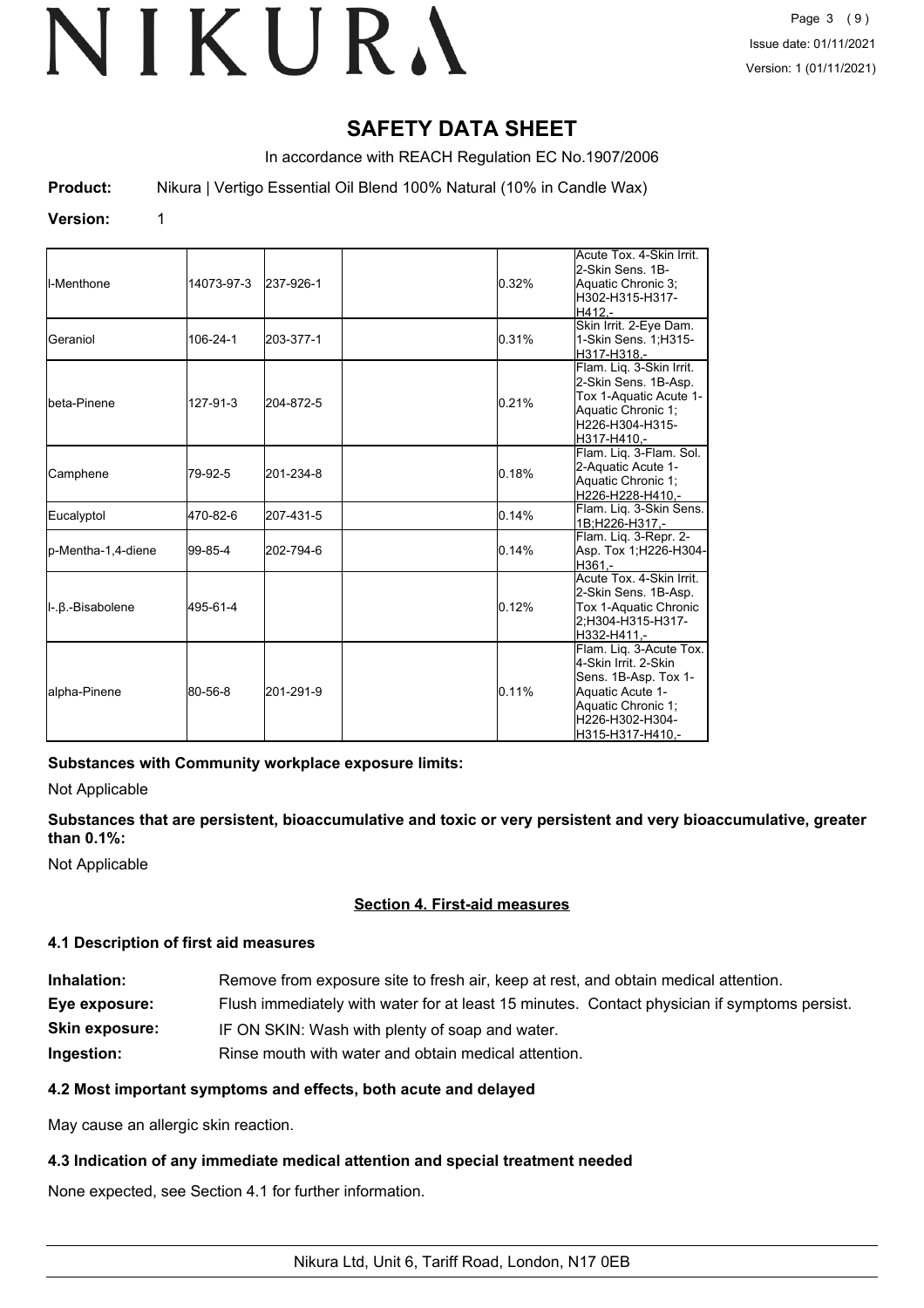# VIKURA

# **SAFETY DATA SHEET**

In accordance with REACH Regulation EC No.1907/2006

**Product:** Nikura | Vertigo Essential Oil Blend 100% Natural (10% in Candle Wax)

**Version:** 1

# **SECTION 5: Firefighting measures**

#### **5.1 Extinguishing media**

Suitable media: Carbon dioxide, Dry chemical, Foam.

#### **5.2 Special hazards arising from the substance or mixture**

In case of fire, may be liberated: Carbon monoxide, Unidentified organic compounds.

#### **5.3 Advice for fire fighters:**

In case of insufficient ventilation, wear suitable respiratory equipment.

#### **Section 6. Accidental release measures**

#### **6.1 Personal precautions, protective equipment and emergency procedures:**

Avoid inhalation. Avoid contact with skin and eyes. See protective measures under Section 7 and 8.

#### **6.2 Environmental precautions:**

Keep away from drains, surface and ground water, and soil.

### **6.3 Methods and material for containment and cleaning up:**

Remove ignition sources. Provide adequate ventilation. Avoid excessive inhalation of vapours. Contain spillage immediately by use of sand or inert powder. Dispose of according to local regulations.

#### **6.4 Reference to other sections:**

Also refer to sections 8 and 13.

### **Section 7. Handling and storage**

### **7.1 Precautions for safe handling:**

Keep away from heat, sparks, open flames and hot surfaces. - No smoking. Use personal protective equipment as required. Use in accordance with good manufacturing and industrial hygiene practices. Use in areas with adequate ventilation Do not eat, drink or smoke when using this product.

### **7.2 Conditions for safe storage, including any incompatibilities:**

Store in a well-ventilated place. Keep container tightly closed. Keep cool. Ground/bond container and receiving equipment. Use explosion-proof electrical, ventilating and lighting equipment. Use only non-sparking tools. Take precautionary measures against static discharge.

# **7.3 Specific end use(s):**

Candles/Wax Melts: Use in accordance with good manufacturing and industrial hygiene practices.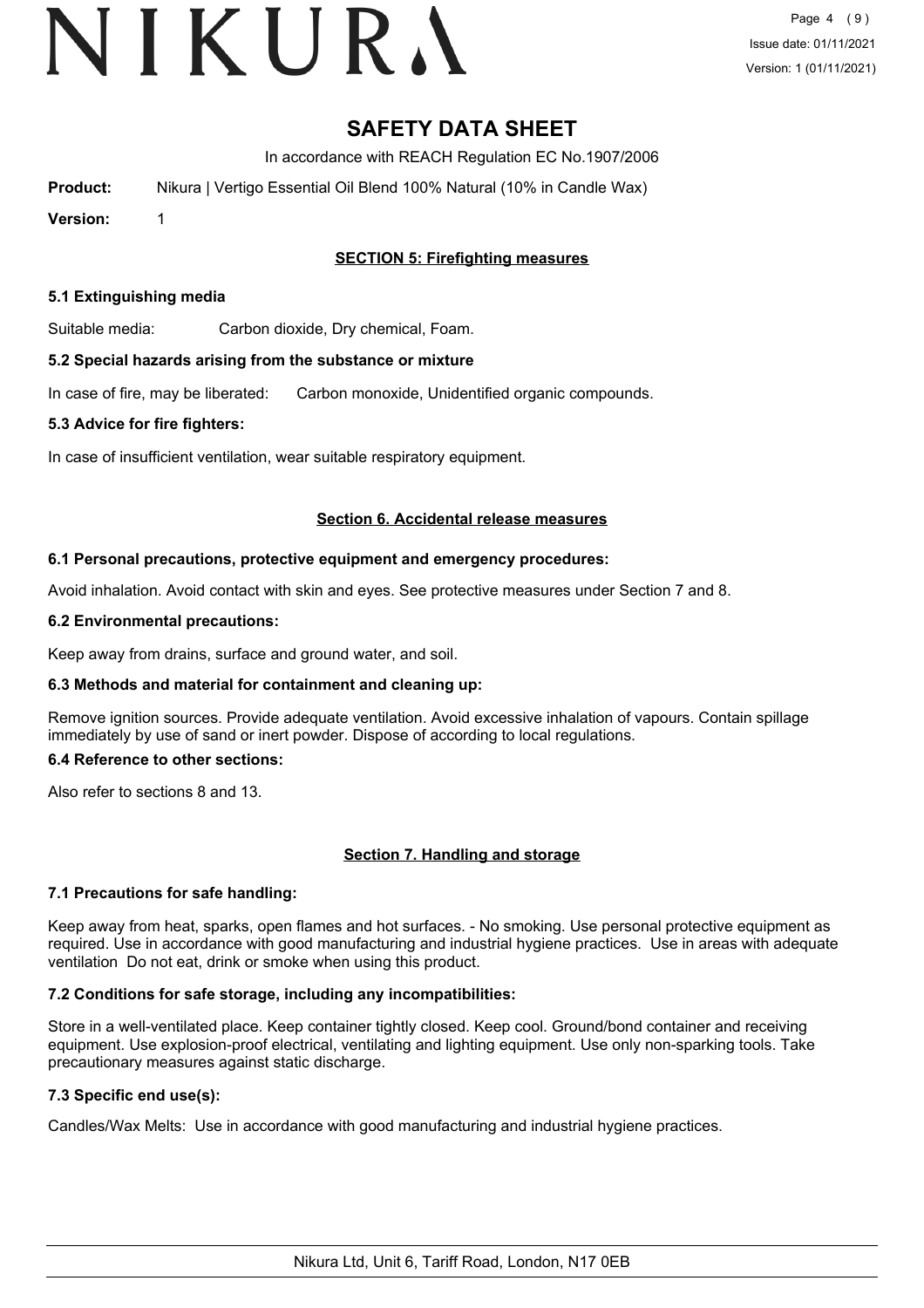# VIKURA

# **SAFETY DATA SHEET**

In accordance with REACH Regulation EC No.1907/2006

**Product:** Nikura | Vertigo Essential Oil Blend 100% Natural (10% in Candle Wax)

**Version:** 1

## **Section 8. Exposure controls/personal protection**

### **8.1 Control parameters**

Workplace exposure limits: Not Applicable

# **8.2 Exposure Controls**

## **Eye / Skin Protection**

Wear protective gloves/eye protection/face protection

## **Respiratory Protection**

Under normal conditions of use and where adequate ventilation is available to prevent build up of excessive vapour, this material should not require special engineering controls. However, in conditions of high or prolonged use, or high temperature or other conditions which increase exposure, the following engineering controls can be used to minimise exposure to personnel: a) Increase ventilation of the area with local exhaust ventilation. b) Personnel can use an approved, appropriately fitted respirator with organic vapour cartridge or canisters and particulate filters. c) Use closed systems for transferring and processing this material.

Also refer to Sections 2 and 7.

## **Section 9. Physical and chemical properties**

### **9.1 Information on basic physical and chemical properties**

| Appearance:                                   | Not determined                               |
|-----------------------------------------------|----------------------------------------------|
| Odour:                                        | Not determined                               |
| <b>Odour threshold:</b>                       | Not determined                               |
| pH:                                           | Not determined                               |
| Melting point / freezing point:               | Not determined                               |
| Initial boiling point / range:                | Not determined                               |
| <b>Flash point:</b>                           | > 200 °C                                     |
| <b>Evaporation rate:</b>                      | Not determined                               |
| Flammability (solid, gas):                    | Not determined                               |
| Upper/lower flammability or explosive limits: | Product does not present an explosion hazard |
| Vapour pressure:                              | Not determined                               |
| Vapour density:                               | Not determined                               |
| <b>Relative density:</b>                      | Not determined                               |
| Solubility(ies):                              | Not determined                               |
| Partition coefficient: n-octanol/water:       | Not determined                               |
| Auto-ignition temperature:                    | Not determined                               |
| <b>Decomposition temperature:</b>             | Not determined                               |
| <b>Viscosity:</b>                             | Not determined                               |
| <b>Explosive properties:</b>                  | Not expected                                 |
| <b>Oxidising properties:</b>                  | Not expected                                 |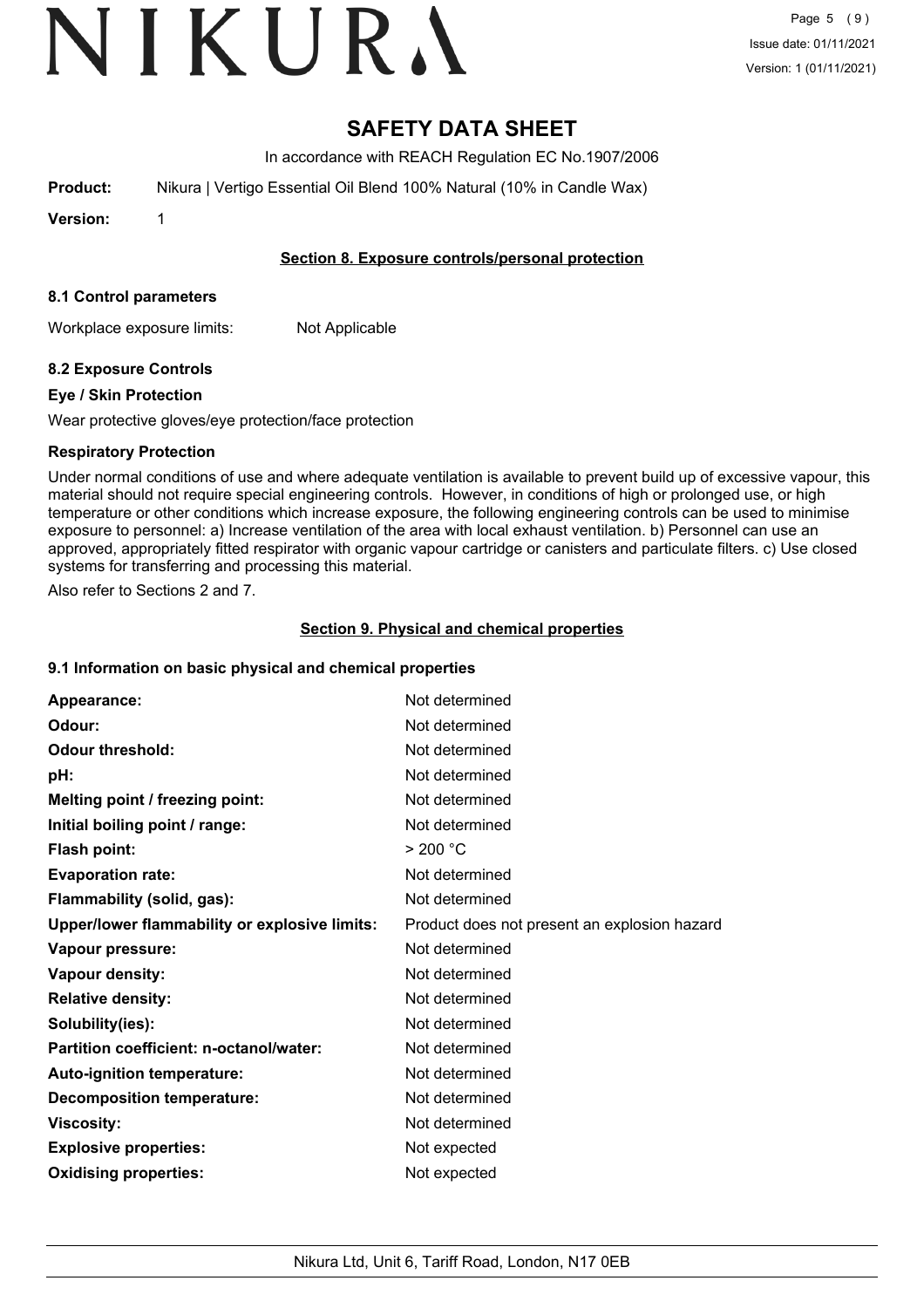# **SAFETY DATA SHEET**

In accordance with REACH Regulation EC No.1907/2006

**Product:** Nikura | Vertigo Essential Oil Blend 100% Natural (10% in Candle Wax)

**Version:** 1

**9.2 Other information:** None available

# **Section 10. Stability and reactivity**

## **10.1 Reactivity:**

Presents no significant reactivity hazard, by itself or in contact with water.

## **10.2 Chemical stability:**

Good stability under normal storage conditions.

# **10.3 Possibility of hazardous reactions:**

Not expected under normal conditions of use.

### **10.4 Conditions to avoid:**

Avoid extreme heat.

## **10.5 Incompatible materials:**

Avoid contact with strong acids, alkalis or oxidising agents.

## **10.6 Hazardous decomposition products:**

Not expected.

# **Section 11. Toxicological information**

### **11.1 Information on toxicological effects**

This mixture has not been tested as a whole for health effects. The health effects have been calculated using the methods outlined in Regulation (EC) No 1272/2008 (CLP).

| <b>Acute Toxicity:</b>                    | Based on available data the classification criteria are not met. |
|-------------------------------------------|------------------------------------------------------------------|
| <b>Acute Toxicity Oral</b>                | >5000                                                            |
| <b>Acute Toxicity Dermal</b>              | Not Applicable                                                   |
| <b>Acute Toxicity Inhalation</b>          | Not Available                                                    |
| <b>Skin corrosion/irritation:</b>         | Based on available data the classification criteria are not met. |
| Serious eye damage/irritation:            | Based on available data the classification criteria are not met. |
| <b>Respiratory or skin sensitisation:</b> | Sensitization - Skin Category 1                                  |
| Germ cell mutagenicity:                   | Based on available data the classification criteria are not met. |
| <b>Carcinogenicity:</b>                   | Based on available data the classification criteria are not met. |
| <b>Reproductive toxicity:</b>             | Based on available data the classification criteria are not met. |
| <b>STOT-single exposure:</b>              | Based on available data the classification criteria are not met. |
| <b>STOT-repeated exposure:</b>            | Based on available data the classification criteria are not met. |
| <b>Aspiration hazard:</b>                 | Based on available data the classification criteria are not met. |

### **Information about hazardous ingredients in the mixture**

Not Applicable

Refer to Sections 2 and 3 for additional information.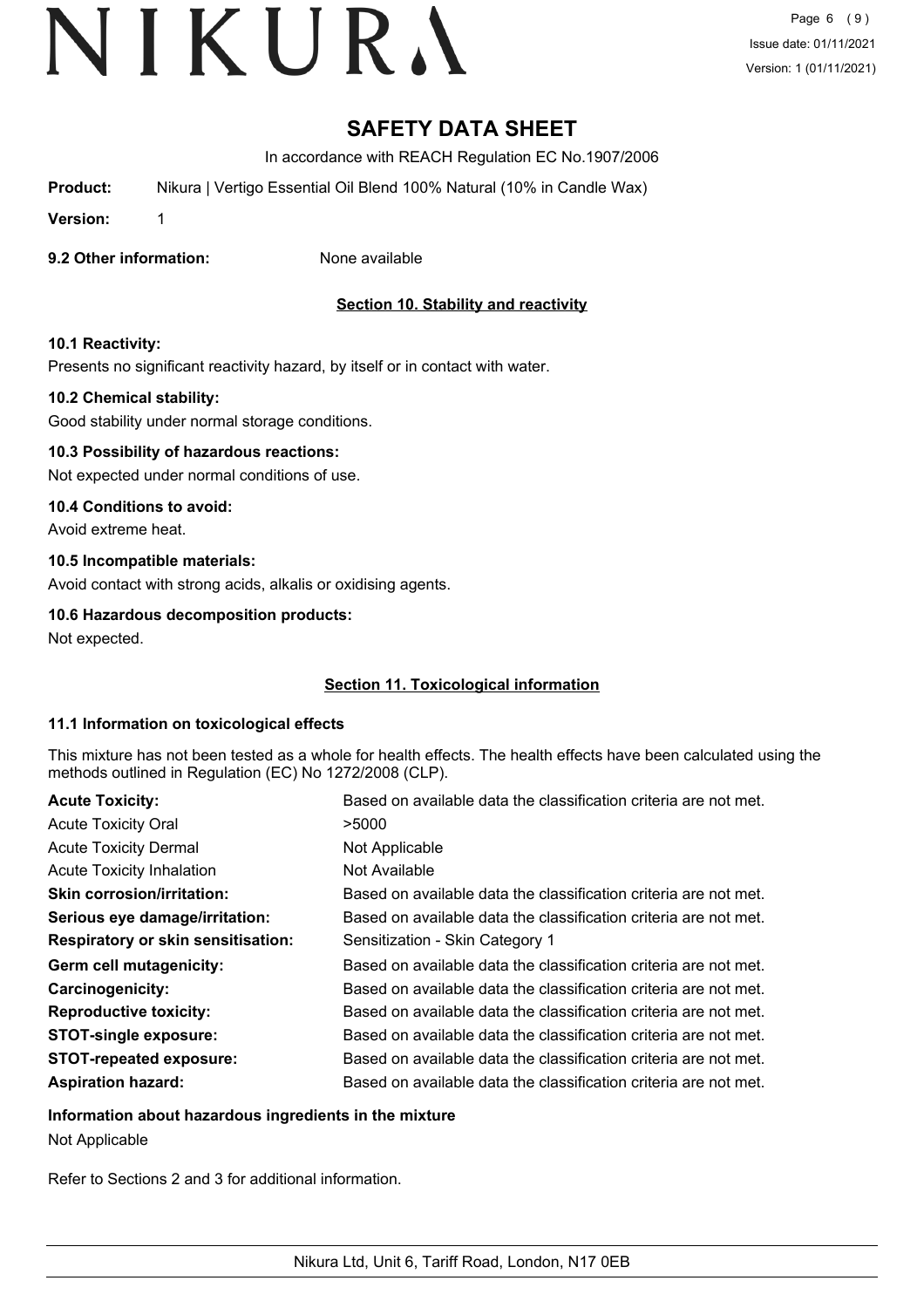# **SAFETY DATA SHEET**

In accordance with REACH Regulation EC No.1907/2006

| <b>Product:</b> |  | Nikura   Vertigo Essential Oil Blend 100% Natural (10% in Candle Wax) |  |  |  |  |  |
|-----------------|--|-----------------------------------------------------------------------|--|--|--|--|--|
|-----------------|--|-----------------------------------------------------------------------|--|--|--|--|--|

**Version:** 1

# **Section 12. Ecological information**

### **12.1 Toxicity:**

Harmful to aquatic life with long lasting effects.

- **12.2 Persistence and degradability:** Not available
- **12.3 Bioaccumulative potential:** Not available
- **12.4 Mobility in soil:** Not available

# **12.5 Results of PBT and vPvB assessment:**

This substance does not meet the PBT/vPvB criteria of REACH, annex XIII.

**12.6 Other adverse effects:** Not available

## **Section 13. Disposal considerations**

### **13.1 Waste treatment methods:**

Dispose of in accordance with local regulations. Avoid disposing into drainage systems and into the environment. Empty containers should be taken to an approved waste handling site for recycling or disposal.

### **Section 14. Transport information**

| 14.1 UN number:                    | Not classified                              |
|------------------------------------|---------------------------------------------|
| 14.2 UN Proper Shipping Name:      | ۰                                           |
| 14.3 Transport hazard class(es):   | Not classified                              |
| <b>Sub Risk:</b>                   | Not classified                              |
| 14.4. Packing Group:               | Not classified                              |
| <b>14.5 Environmental hazards:</b> | Not environmentally hazardous for transport |
| 14.6 Special precautions for user: | None additional                             |
|                                    |                                             |

### **14.7 Transport in bulk according to Annex II of MARPOL73/78 and the IBC Code:**

Not classified

# **Section 15. Regulatory information**

# **15.1 Safety, health and environmental regulations/legislation specific for the substance or mixture** None additional

# **15.2 Chemical Safety Assessment**

A Chemical Safety Assessment has not been carried out for this product.

# **Section 16. Other information**

| <b>Concentration % Limits:</b>  | EH C3=48.53% SS 1=59.93% |
|---------------------------------|--------------------------|
| <b>Total Fractional Values:</b> | EH C3=2.06 SS 1=1.67     |
| <b>Key to revisions:</b>        |                          |

Not applicable

Nikura Ltd, Unit 6, Tariff Road, London, N17 0EB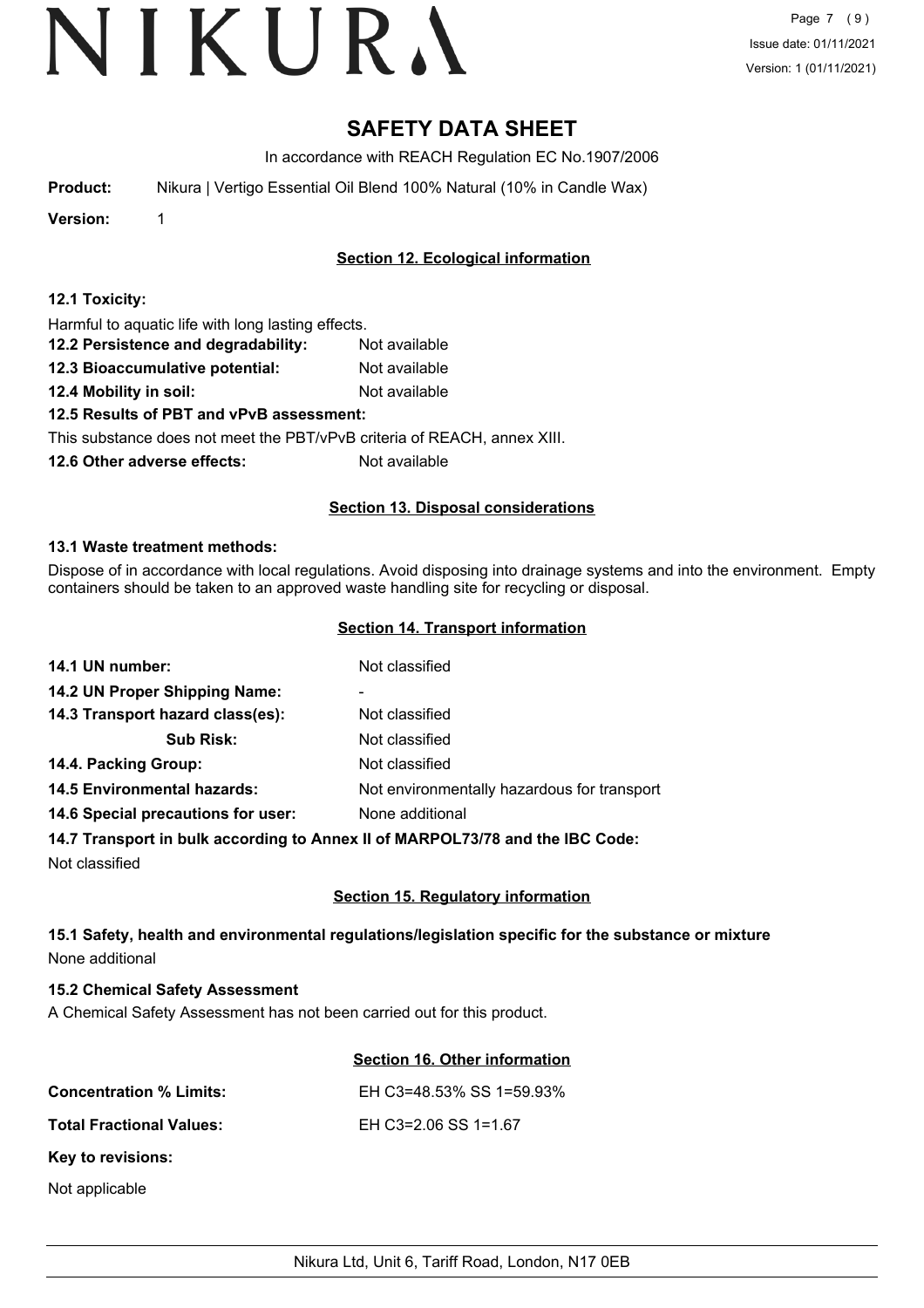# **SAFETY DATA SHEET**

In accordance with REACH Regulation EC No.1907/2006

**Product:** Nikura | Vertigo Essential Oil Blend 100% Natural (10% in Candle Wax)

**Version:** 1

## **Key to abbreviations:**

| Abbreviation      | <b>Meaning</b>                                                            |
|-------------------|---------------------------------------------------------------------------|
| Acute Tox. 4      | Acute Toxicity - Oral Category 4                                          |
| Acute Tox. 4      | Acute Toxicity - Inhalation Category 4                                    |
| Aquatic Acute 1   | Hazardous to the Aquatic Environment - Acute Hazard Category 1            |
| Aquatic Chronic 1 | Hazardous to the Aquatic Environment - Long-term Hazard Category 1        |
| Aquatic Chronic 2 | Hazardous to the Aquatic Environment - Long-term Hazard Category 2        |
| Aquatic Chronic 3 | Hazardous to the Aquatic Environment - Long-term Hazard Category 3        |
| Aquatic Chronic 4 | Hazardous to the Aquatic Environment - Long-term Hazard Category 4        |
| Asp. Tox 1        | <b>Aspiration Hazard Category 1</b>                                       |
| Eye Dam. 1        | Eye Damage / Irritation Category 1                                        |
| Eye Irrit. 2      | Eye Damage / Irritation Category 2                                        |
| Flam. Liq. 3      | Flammable Liquid, Hazard Category 3                                       |
| Flam. Sol. 2      | Flammable Solid, Hazard Category 2                                        |
| H226              | Flammable liquid and vapour.                                              |
| H <sub>228</sub>  | Flammable solid.                                                          |
| H302              | Harmful if swallowed.                                                     |
| H304              | May be fatal if swallowed and enters airways.                             |
| H315              | Causes skin irritation.                                                   |
| H317              | May cause an allergic skin reaction.                                      |
| H318              | Causes serious eye damage.                                                |
| H319              | Causes serious eye irritation.                                            |
| H332              | Harmful if inhaled.                                                       |
| H361              | Suspected of damaging fertility or the unborn child (exposure route).     |
| H400              | Very toxic to aquatic life.                                               |
| H410              | Very toxic to aquatic life with long lasting effects.                     |
| H411              | Toxic to aquatic life with long lasting effects.                          |
| H412              | Harmful to aquatic life with long lasting effects.                        |
| H413              | May cause long lasting harmful effects to aquatic life.                   |
| P <sub>202</sub>  | Do not handle until all safety precautions have been read and understood. |
| P210              | Keep away from heat, sparks, open flames and hot surfaces. - No smoking   |
| P233              | Keep container tightly closed.                                            |
| P240              | Ground/bond container and receiving equipment.                            |
| P241              | Use explosion-proof electrical, ventilating and lighting equipment.       |
| P242              | Use only non-sparking tools.                                              |
| P243              | Take precautionary measures against static discharge.                     |
| P261              | Avoid breathing vapour or dust.                                           |
| P <sub>264</sub>  | Wash hands and other contacted skin thoroughly after handling.            |
| P270              | Do not eat, drink or smoke when using this product.                       |
| P271              | Use only outdoors or in a well-ventilated area.                           |
| P272              | Contaminated work clothing should not be allowed out of the workplace.    |